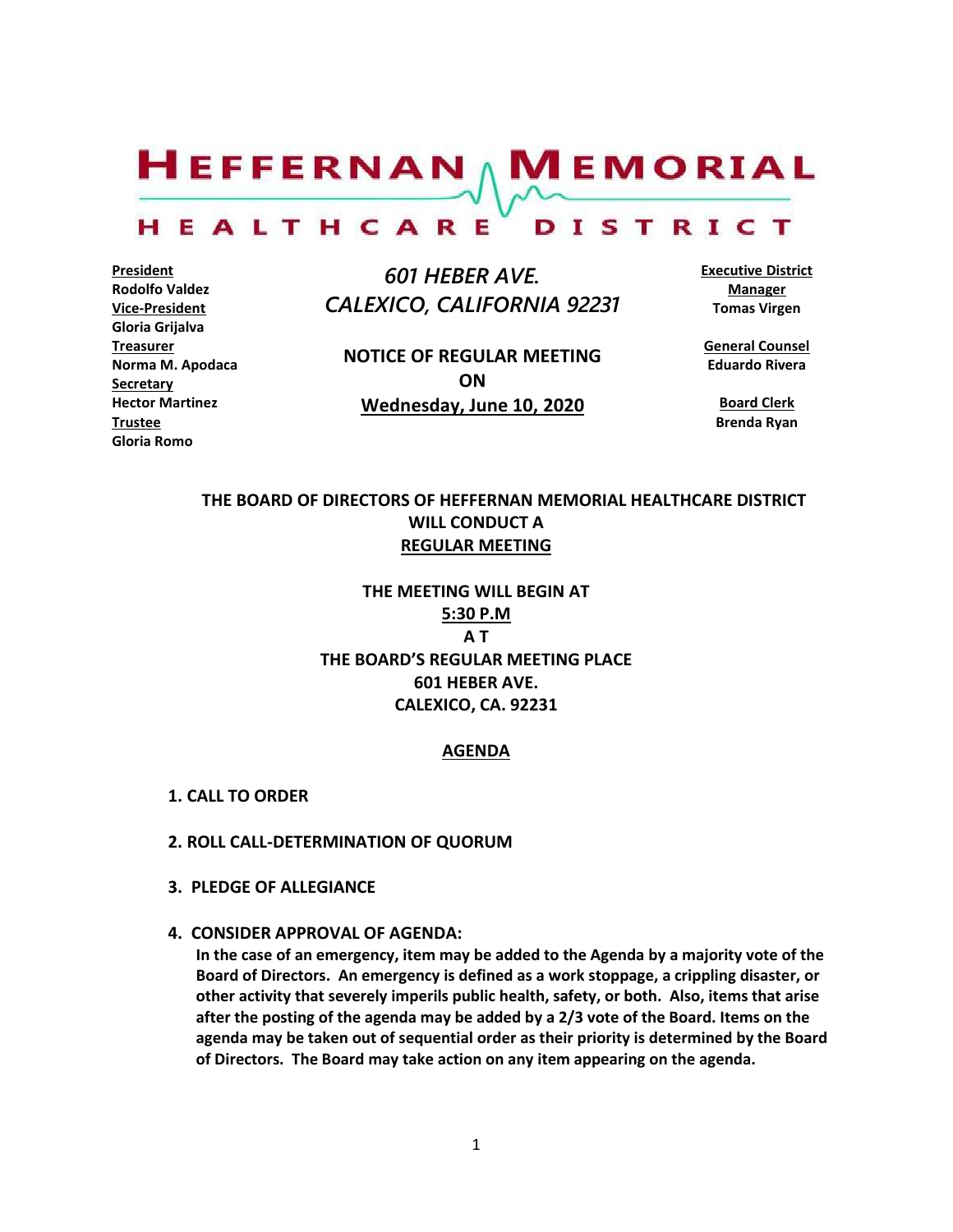### **5. PUBLIC COMMENT TIME:**

**Public comment time on items not appearing on the agenda will be limited to 5 minutes per person and 15 minutes per subject. The Board may find it necessary to limit total time allowable for all public comment on items not appearing on the agenda at anyone meeting to one hour. Persons desiring longer public comment time and/or action on specific items shall contact the Secretary and request that the item be placed on the agenda for the next regular meeting.**

## **6. REPORTS ON MEETING AND EVENTS ATTENDED BY DIRECTORS, AND AUTHORIZATION FOR DIRECTOR ATTENDANCE AT UPCOMING MEETINGS AND EVENTS/DIRECTORS COMMENTS:**

- **a. Brief reports by Directors on meetings and event attended. Schedule of upcoming Board meetings and events.**
- **7. REPORTS BY ALL HMHD COMMITTEES**
- **8. COMMENTS BY PROMOTION AND PUBLIC RELATIONS TONY PIMENTEL**
	- **a. Update on Heffernan Memorial Website**

### **9. COMMENTS BY EXECUTIVE DISTRICT MANAGER TOMAS VIRGEN**

**a. Status on Scholarship's**

### **10. COMMENTS BY GENERAL COUNSEL EDUARDO RIVERA**

#### **11. INFORMATION ITEMS:**

- **a. Copy of District Surplus Policy**
- **b. Update on technology request**

## **12. DISCUSSION AND/OR ACTION ITEMS:**

- **a. Discussion and/or action on preliminary budget.**
- **b. Discussion and/or action on District RFP policy and policy discussion.**
	- **1. Determine the total funding amount for all grant awards.**
	- **2. Determine whether to adopt a no grant fund advance policy (Grant funds to be disbursement at the end of the 30 day monthly grant period).**
	- **3. Determine a grant recipient contribution policy (Require grant recipients to fund part of the programs being funded by the District).**
	- **4. Determine Mission Statement areas of funding.**
- **c. Discussion and/or action on status report on District Mental Health Counseling Program.**
	- **1. Imperial County Healthcare**
	- **2. Martha Reyes**
	- **3. San Diego University**
	- **4. Imperial County/Special Program**
- **d. Discussion and/or action on adoption of Resolution 2020-01 of the calling for County Elections.**
- **e. Discussion and/or action on hiring George J. Woo for the preparation of the 2019- 2020 fiscal year audit for the amount of \$9500.00.**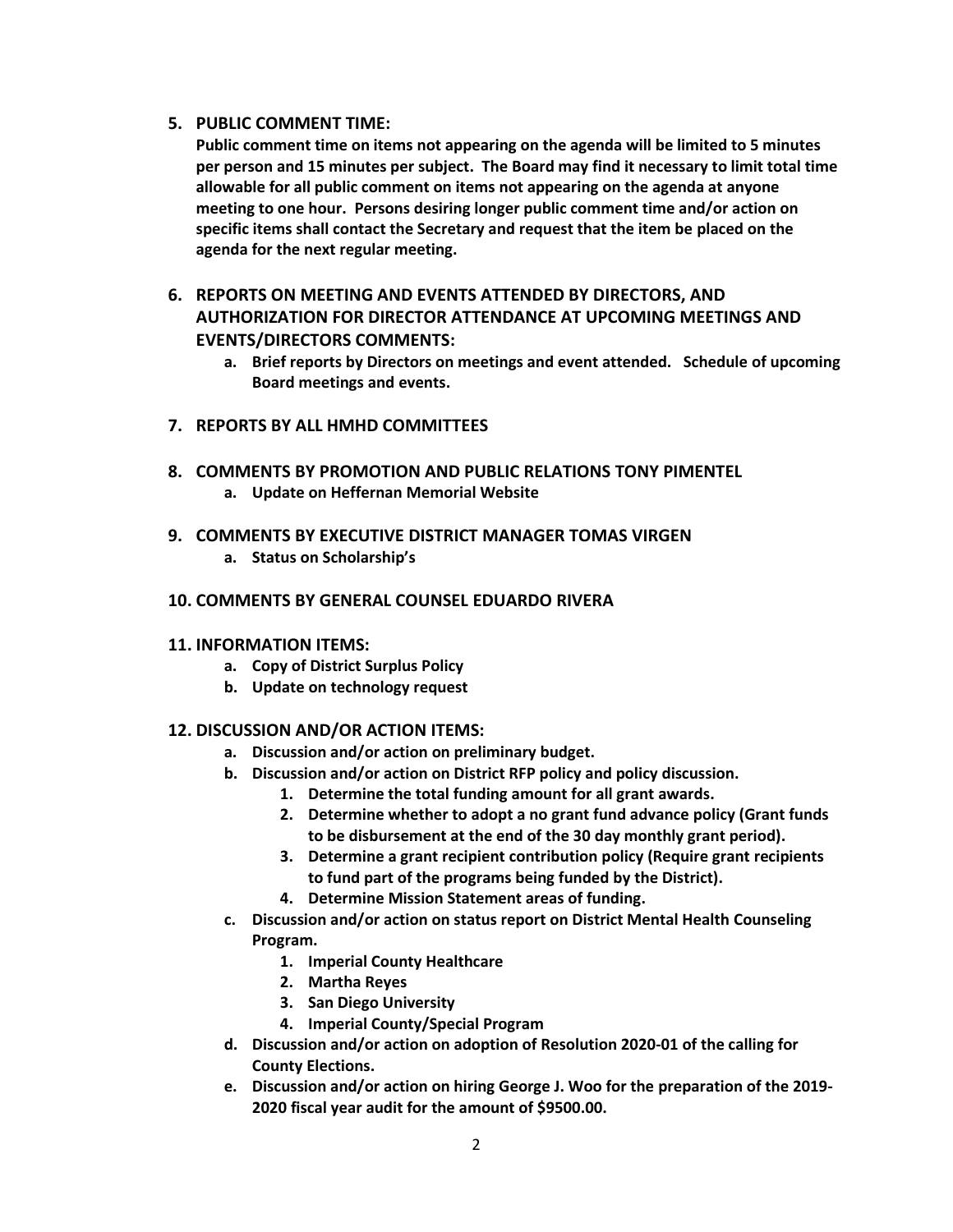- **f. Discussion and/or action on inventory of all COVID-19 material and supplies purchased, received and distributed and the names of all recipients.**
	- **1. Discussion and/or action on purchase orders, invoices and statements.**
- **g. Discussion and/or action on vote of confidence of Heffernan Memorial in the CEO Mr. Virgen.**
- **h. Discussion and/or action on vote of confidence of Heffernan Memorial in the Public Relations Tony Pimentel.**

#### **13. ITEMS FOR FUTURE AGENDAS:**

**This item is placed on the agenda to enable the Board to identify and schedule future items for discussion at upcoming Board meetings and/or identify press release opportunities.**

#### **14. ADJOURNMENT:**

- **a. Regular Board meetings are held on the second and fourth Wednesday of each month.**
- **b. The next regular meeting of the Board will be held at 5:30 P.M., May 27, 2020.**
- **c. The agenda package and material related to an agenda item submitted after the packet's distribution to the Board are available for public review in the lobby of the District office during normal business hours**

#### **POSTING STATEMENT**

**A copy of the agenda was posted June 5, 2020 at 601 Heber Avenue, Calexico, California 92231 at 8:25 p.m. Pursuant to CA Government code 54957.5, disclosable public records and writings related to an agenda item distributed to all or a majority of the Board, including such records and written distributed less than 72 hours prior to this meeting are available for public inspection at the District Administrative Office, 601 Heber Avenue, Calexico, CA.**

**NOTICE In compliance with the Americans with Disabilities Act, any individuals requesting special accommodations to attend and/or participate in District Board meetings may contact the District at (760)357-6522. Notifications 48 hours prior to the meeting will enable the District to make reasonable accommodations.**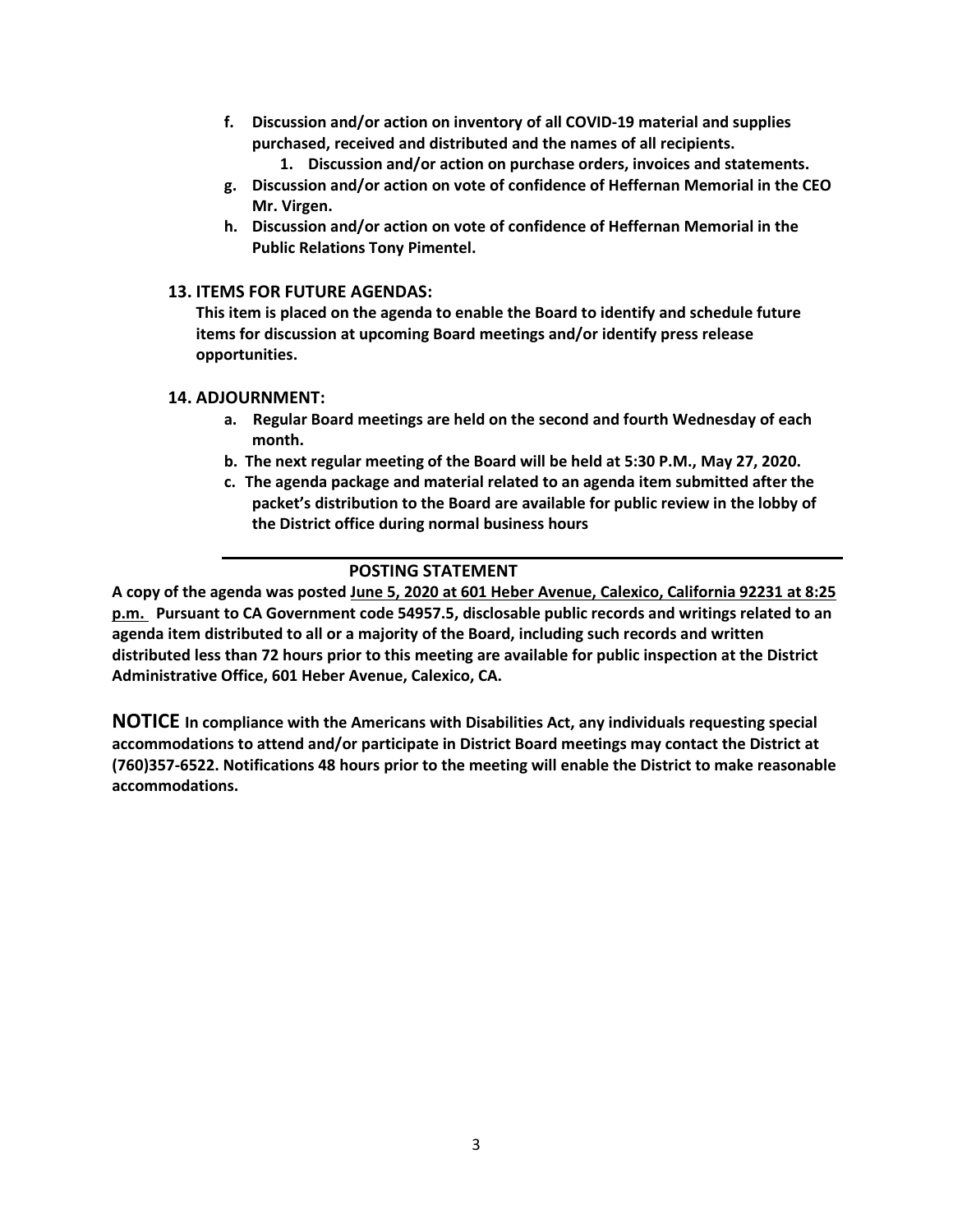

Georae J. Woo Certified Public Accountant

May 15, 2020

To the Board of Directors Heffernan Memorial Healthcare District 601 Heber Ave. Calexico, CA 92231

I am pleased to confirm my understanding of the services I am to provide Heffernan Memorial Healthcare District for the year ended June 30, 2020. I will audit the financial statements of the governmental activities, the business-type activities, the aggregate discretely presented component units, each major fund, and the aggregate remaining fund information, including the related notes to the financial statements, which collectively comprise the basic financial statements of Heffernan Memorial Healthcare District as of and for the year ended June 30, 2020. Accounting standards generally accepted in the United States of America provide for certain required supplementary information (RSI), such as management's discussion and analysis (MD&A), to supplement Heffernan Memorial Healthcare District basic financial statements. Such information, although not a part of the basic financial statements, is required by the Governmental Accounting Standards Board who considers it to be an essential part of financial reporting for placing the basic financial statements in an appropriate operational, economic, or historical context. As part of my engagement, I will apply certain limited procedures to Heffernan Memorial Healthcare District RSI in accordance with auditing standards generally accepted in the United States of America. These limited procedures will consist of inquiries of management regarding the methods of preparing the information and comparing the information for consistency with management's responses to my inquiries, the basic financial statements, and other knowledge I obtained during the audit of the basic financial statements. I will not express an opinion or provide any assurance on the information because the limited procedures do not provide us with sufficient evidence to express an opinion or provide any assurance. The following RSI is required by generally accepted accounting principles and will be subjected to certain limited procedures, but will not be audited.

1) Management's Discussion and Analysis.

## **Audit Objective**

The objective of my audit is the expression of opinions as to whether your basic financial statements are fairly presented, in all material respects, in conformity with generally accepted accounting principles and to report on the fairness of the supplementary information referred to in the second paragraph when considered in relation to the financial statements as a whole. My audit will be conducted in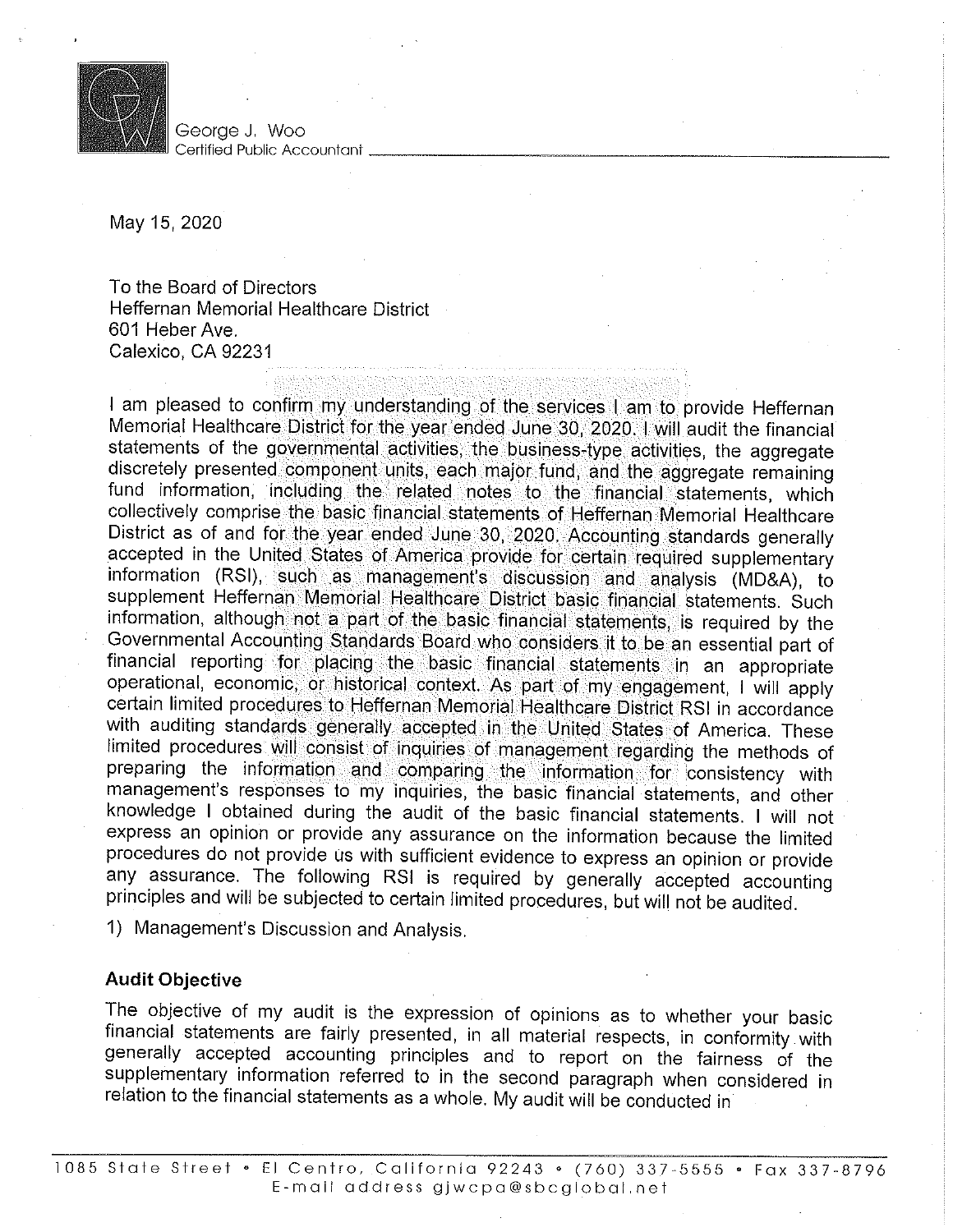May 15, 2020 Page 2 of 6

accordance with auditing standards generally accepted in the United States of America and will include tests of the accounting records and other procedures I consider necessary to enable me to express such opinions. I will issue a written report upon completion of my audit of Heffernan Memorial Healthcare District's financial statements. I cannot provide assurance that unmodified opinions will be expressed. Circumstances may arise in which it is necessary for me to modify my opinion or add emphasis-ifmatter or other-matter paragraphs. If my opinion are other than unmodified, I will discuss the reasons with you in advance. If, for any reason, I am unable to complete the audit or unable to form or have not formed opinions, I may decline to express opinions or to issue a report as a result of this engagement.

### **Audit Procedures-General**

An audit includes examining, on a test basis, evidence supporting the amounts and disclosures in the financial statements; therefore, my audit will involve judgment about the number of transactions to be examined and the areas to be tested. An audit also includes evaluating the appropriateness of accounting policies used and the reasonableness of significant accounting estimates made by management, as well as evaluating the overall presentation of the financial statements. Will plan and perform the audit to obtain reasonable rather than absolute assurance about whether the financial statements are free of material misstatement, whether from (1) errors, (2) fraudulent financial reporting, (3) misappropriation of assets, or (4) violations of laws or governmental regulations that are attributable to the entity or to acts by management or employees acting on behalf of the government.

Because of the inherent limitations of an audit, combined with the inherent limitations of internal control, and because I will not perform a detailed examination of all transactions, there is a risk that material misstatements may exist and not be detected by us, even though the audit is properly planned and performed in accordance with U.S. generally accepted auditing standards. In addition, an audit is not designed to detect immaterial misstatements, or violations of laws or governmental regulations that do not have a direct and material effect on the financial statements. However, I will inform the appropriate level of management of any material errors, fraudulent financial reporting, or misappropriation of assets that comes to our attention. I will also inform the appropriate level of management of any violations of laws or governmental regulations that come to my attention, unless clearly inconsequential. My responsibility as auditor is limited to the period covered by my audit and does not extend to any later periods for which I am not engaged as auditor.

My procedures will include tests of documentary evidence supporting the transactions recorded in the accounts, and may include tests of the physical existence of inventories, and direct confirmation of receivables and certain other assets and liabilities by correspondence with selected individuals, funding sources, creditors, and financial institutions. I will request written representation from your attorneys as part of the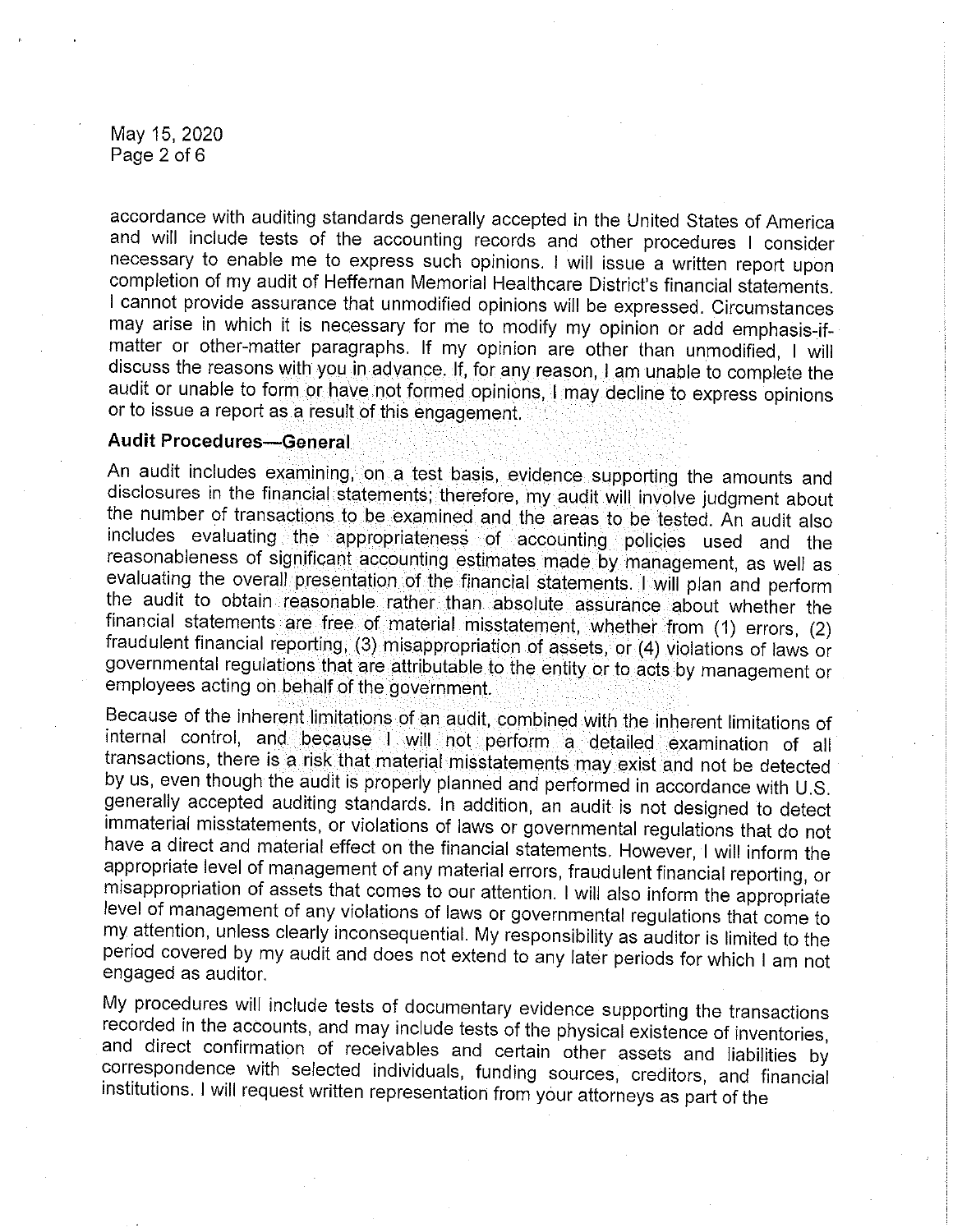May 15, 2020 Page 3 of 6

engagements, and they may bill you for responding to this inquiry. At the conclusion of my audit, I will require certain written representations from you about the financial statements and related matters.

### **Audit Procedures-Internal Control**

My audit will include obtaining an understanding of the entity and its environment. including internal control, sufficient to assess the risks of material misstatement of the financial statements and to design the nature, timing, and extent of further audit procedures. An audit is not designed to provide assurance on internal control or to identify deficiencies in internal control. However, during the audit, I will communicate to management and those charged with governance internal control related matters that are required to be communicated under AICPA professional standards.

#### **Audit Procedures-Compliance**

As part of obtaining reasonable assurance about whether the financial statements are free of material misstatement, I will perform tests of Heffernan Memorial Healthcare District compliance with applicable laws and regulations and the provisions of contracts and agreements. However, the objective of our audit will not be to provide an opinion on overall compliance and we will not express such an opinion.

#### **Other services**

I will also prepare the financial statements of Heffernan Memorial Healthcare District in conformity with U.S. generally accepted accounting principles based on information provided by you. I will perform the services in accordance with applicable professional standards. The other services are limited to the financial statements services previously defined. I, in my sole professional judgment, reserve the right to refuse to perform any procedure or take any action that could e construed as assuming management responsibilities.

#### **Management Responsibilities**

Management is responsible for designing, implementing, and maintaining effective internal controls relevant to the preparing and fair presentation of financials statements that are free from material misstatement, whether due to fraud or error, including monitoring ongoing activities; for the selection and application of accounting principles; and for the preparation and fair presentation of the financial statements in conformity with U.S. generally accepted accounting principles.

Management is also responsible for making all financial records and related information available to us and for the accuracy and completeness of that information. You are also responsible for providing us with (1) access to all information of which you are aware that is relevant to the preparation and fair presentation of the financial statements, (2) additional information that I may request for the purpose of the audit, and (3)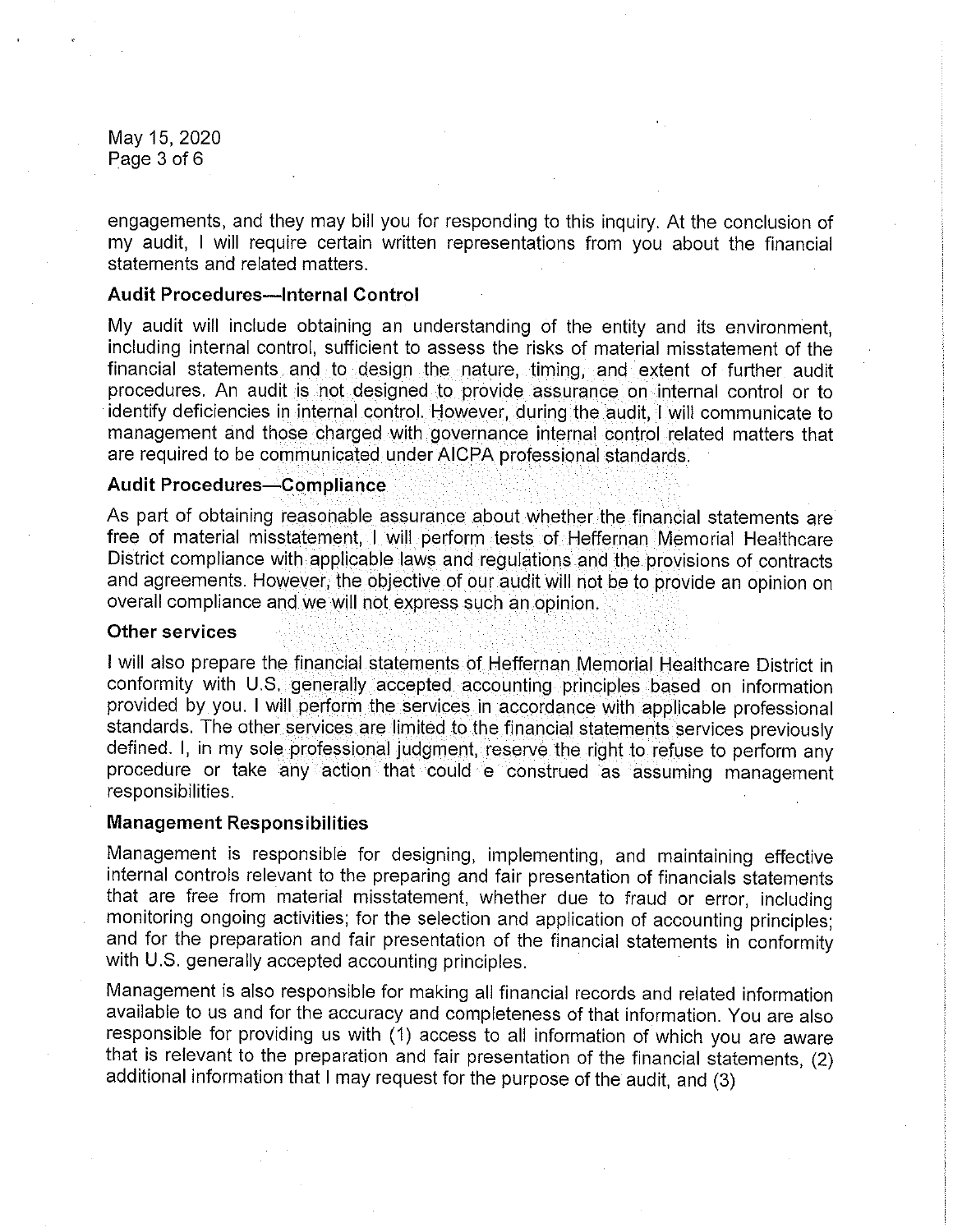May 15, 2020 Page 4 of 6

unrestricted access to persons with in the government form whom I determine it necessary to obtain audit evidence.

Your responsibilities include adjusting the financial statements to correct material misstatements and forming to me in the management representation letter that the effects of any uncorrected misstatements aggregated by us during the current engagement and pertaining to the latest period presented are immaterial, both individually and in the aggregate, to the financial statements taken as a whole.

You are responsible for the design and implementation of programs and controls to prevent and detect fraud, and for informing me about all known or suspected fraud or illegal acts affecting the government involving (1) management, (2) employees who have significant roles in internal control, and (3) others where the fraud or illegal acts could have a material effect on the financial statements. Your responsibilities include informing us of your knowledge of any allegations of fraud or suspected fraud affecting the government received in communications from employees, former employees, regulators, or others. In addition, you are responsible for identifying and ensuring that the entity complies with applicable laws and regulations.

You are responsible for the preparation of the supplementary information in conformity with U.S. generally accepted accounting principles. You agree to include my report on the supplementary information in any document that contains and indicates that I have reported on the supplementary information. You also agree to present the supplementary information with the audited financial statements or make the audited financial statements readily available to users of the supplementary information no later than the date the supplementary information is issued with my report thereon. Your responsibilities include acknowledging to us in the representation letter that (1) your are responsible for presentation of the supplementary information in accordance with GAAP; (2) you believe the supplementary information, including its form and content, is fairly presented in accordance with GAAP; (3) the methods of measurement or presentation have not changed from those used in the prior period (or, if they have changed, the reasons for such changes); and (4) you have disclosed to us any significant assumptions or interpretations underlying the measurement or presentation of the supplementary information.

With regard to the electronic dissemination of audited financial statements, including financial statements published electronically on your website, you understand that electronic sites are a means to distribute information and, therefore, we are not required to read the information contained in these sites or to consider the consistency of other information in the electronic site with the original document.

You agree to assume all management responsibilities for financial statement preparation services and any other nonattest services I provide; oversee the services by designating and individual, preferably from senior management, with suitable skill,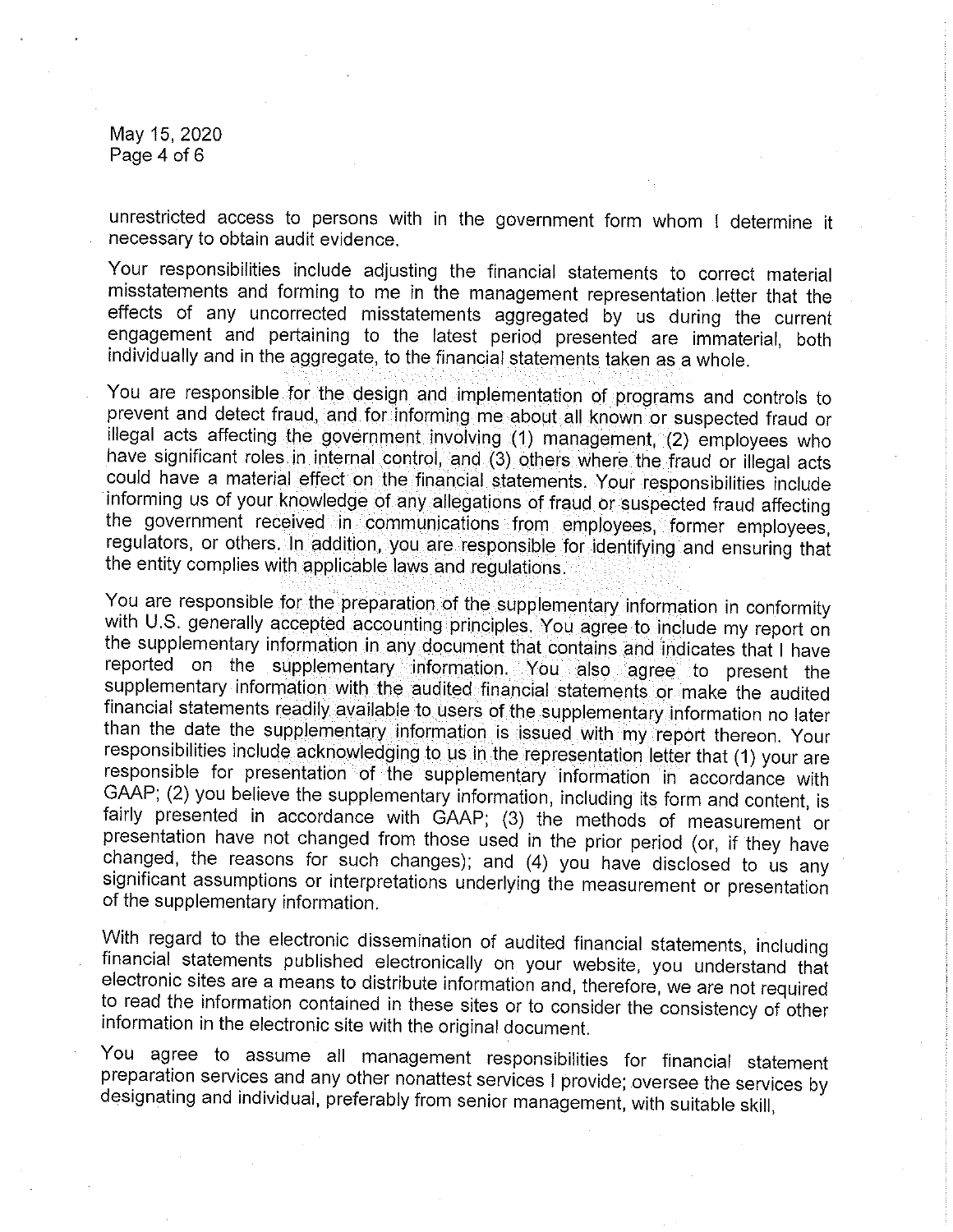May 15, 2020 Page 5 of 6

knowledge, or experience; evaluate the adequacy and results of the services; and accept responsibility for them.

#### **Engagement Administration, Fees, and Other**

I may from time to time, and depending on the circumstances, use third-party service providers in serving your account. I may share confidential information about you with these service providers, but remain committed to maintaining the confidentiality and security of your information. Accordingly, I maintain internal policies, procedures, and safeguards to protect the confidentiality of your personal information. In addition, I will secure confidentiality agreements with all service providers to maintain the confidentiality of your information and I will take reasonable precautions to determine that they have appropriate procedures in place to prevent the unauthorized release of your confidential information to others. In the event that I am unable to secure an appropriate confidentiality agreement, you will be asked to provide your consent prior to the sharing of your confidential information with the third-party service provider. Furthermore, I will remain responsible for the work provided by any such third-party service providers.

I understand that your employees will prepare all cash confirmation letters or other confirmations letters I request and will locate any documents selected by me for testing.

I expect to begin my audit on approximately August 1, 2020 and to issue my reports no later than October 31, 2020. George J. Woo is the sole proprietor and is responsible for supervising the engagement and signing the report or authorizing another individual to sign it.

I will also prepare the District's Annual Report to the State Controller's office for the fiscal year ended June 30, 2020 by the due date.

My fee for these services will be at my standard hourly rates plus out-of-pocket costs (such as report reproduction, word processing, postage, travel, copies, telephone, etc.) except that I agree that my gross fee, including expenses will be \$ 9,500. My standard hourly rates vary according to the degree of responsibility involved and the experience level of the personnel assigned to your audit. My invoices for these fees will be rendered each month as work progresses and are payable on presentation. In accordance with my firm policies, work may be suspended if your account becomes 30 days or more overdue and may not be resumed until your account is paid in full. If I elect to terminate our services for nonpayment, our engagement will be deemed to have been completed upon written notification of termination, even if I have not completed my report. You will be obligated to compensate me for all time expended and to reimburse me for all out-of-pocket costs through the date of termination. The above fee is based on anticipated cooperation from your personnel and the assumption that unexpected circumstances will not be encountered during the audit. If significant additional time is necessary, I will discuss it with you and arrive at a new fee estimate before I incur the additional costs.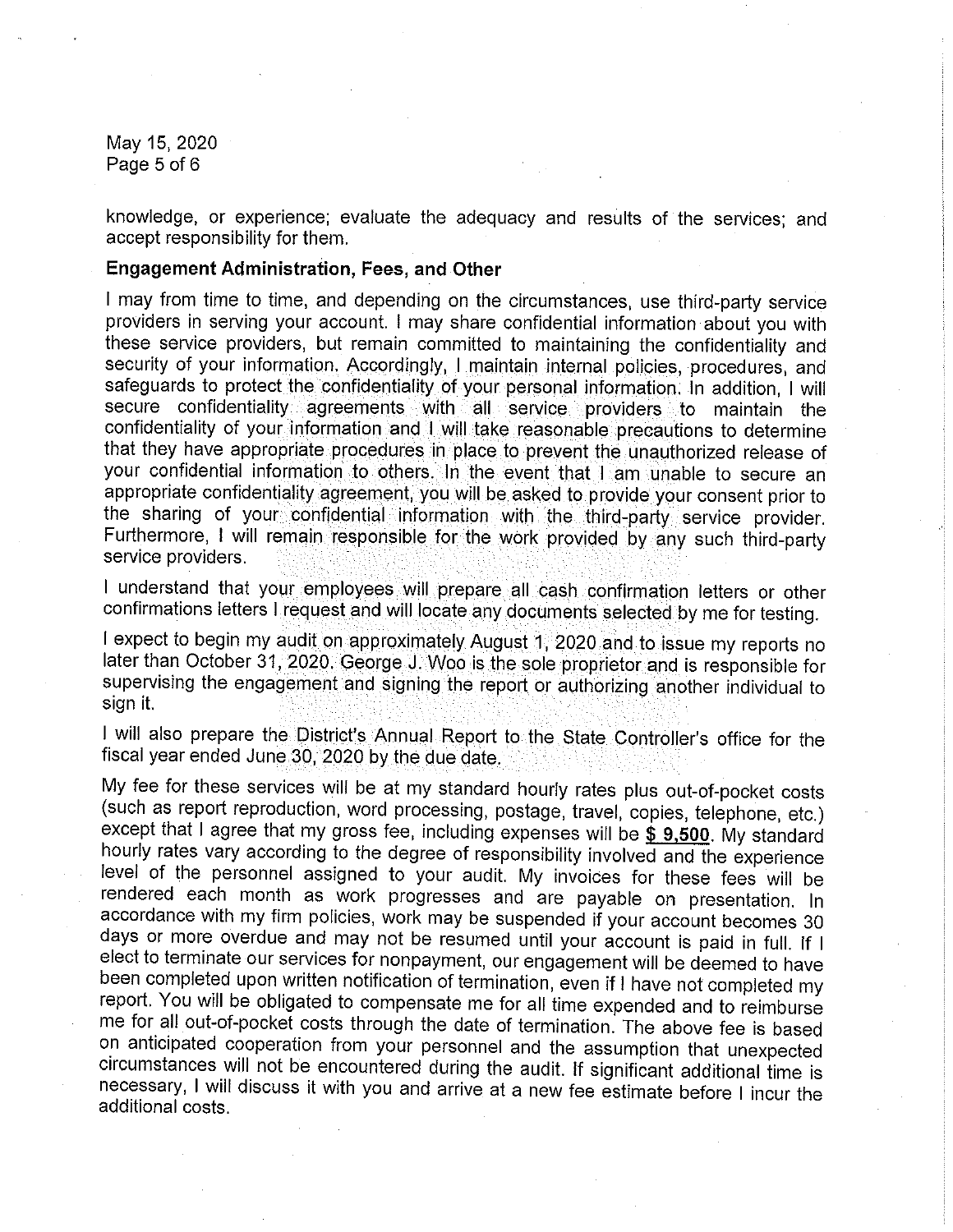May 15, 2020 Page 6 of 6

I appreciate the opportunity to be of service to Heffernan Memorial Healthcare District and believe this letter accurately summarizes the significant terms of my engagement. If you have any questions, please let me know. If you agree with the terms of my engagement as described in this letter, please sign the enclosed copy and return it to me.

Sincerely,

 $\sqrt{2}$ 

George J. Woo, Certified Public Accountant

#### **RESPONSE:**

This letter correctly sets forth the understanding of Heffernan Memorial Healthcare District.

By:  $\qquad \qquad$ 

**Title:** The contract of the contract of the contract of the contract of the contract of the contract of the contract of the contract of the contract of the contract of the contract of the contract of the contract of the c

Date: the contract of the contract of the contract of the contract of the contract of the contract of the contract of the contract of the contract of the contract of the contract of the contract of the contract of the cont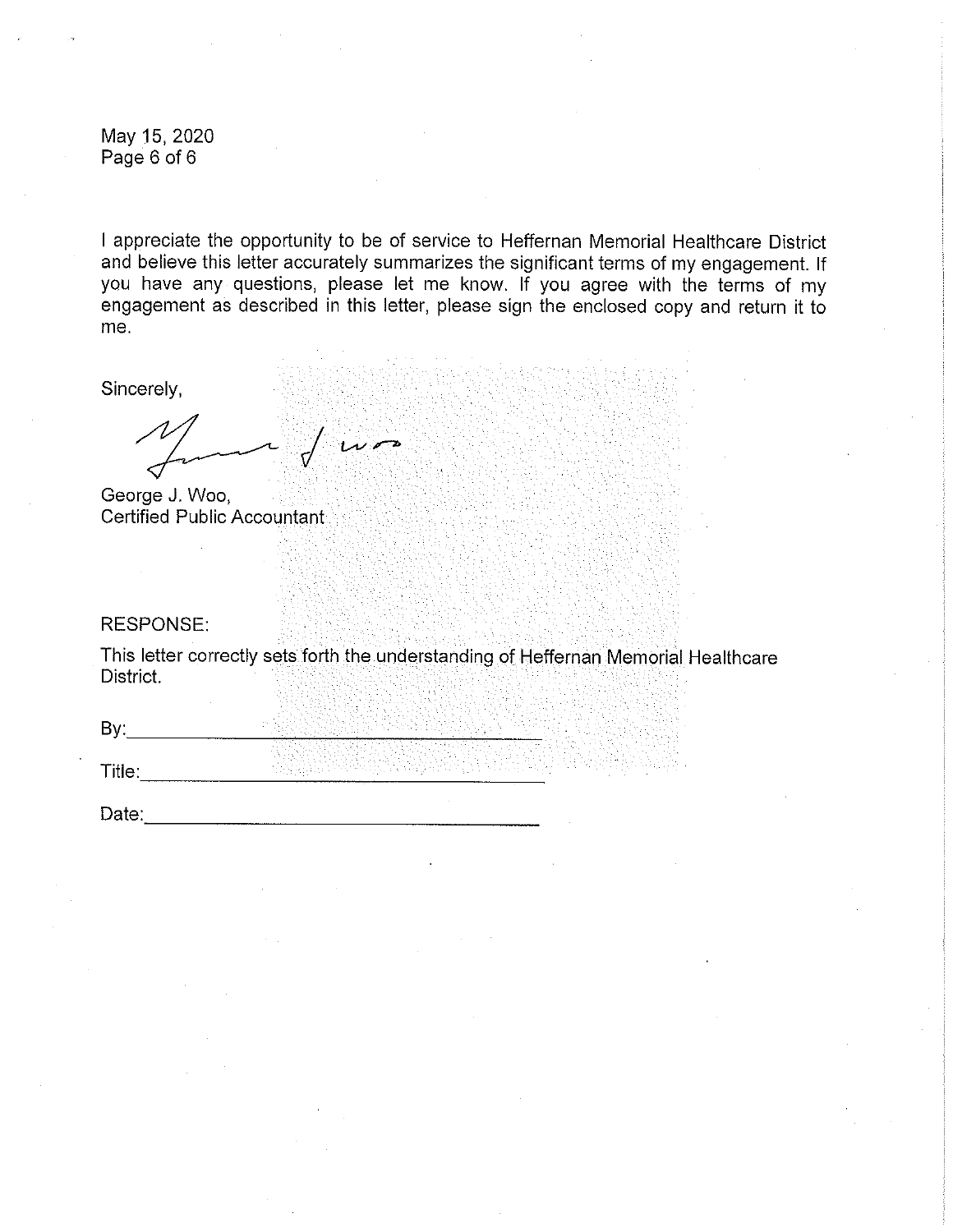# **Resolution No. 2020-01**

# **Of the Heffernan Memorial Healthcare District**

**Resolution Ordering An Election, Requesting County Elections To Conduct The Election, And Requesting Consolidation Of The Election**

# **HEFFERNAN MEMORIAL HEALTHCARE DISTRICT**

 **WHEREAS**, pursuant to Elections Code Section 10002, the governing body of any city or district may by resolution request the Board of Supervisors of the county to permit the county elections official to render specified services to the city or district relating to the conduct of an election; and

**WHEREAS**, the resolution of the governing body of the city or district shall specify the services requested; and

**WHEREAS**, pursuant to Elections Code Section 10002, the city or district shall reimburse the county in full for the services performed upon presentation of a bill to the city or district; and

**WHEREAS**, pursuant to Elections Code 10400, whenever two or more elections, including bond elections, of any legislative or congressional district, public district, city, county, or other political subdivision are called to be held on the same day, in the same territory, or in territory that is in part the same, they may be consolidated upon the order of the governing body/bodies or officer/officers calling the elections; and

**WHEREAS**, pursuant to Elections Code Section 10400, such election for cities and special districts may be either completely or partially consolidated; and

**WHEREAS**, pursuant to Elections Code Section 10403, whenever an election called by a district, city or other political subdivision for the submission of any question, proposition, or office to be filled is to be consolidated with a statewide election, and the question, proposition, or office to be filled is to appear upon the same ballot as that provided for that statewide election, the district, city or other political subdivision shall, at least 88 days prior to the date of the election, file with the board of supervisors, and a copy with the elections official, a resolution of its governing board requesting the consolidation, and setting forth the exact form of any question, proposition, or office to be voted upon at the election, as it is to appear on the ballot, acknowledging that the consolidation election will be held and conducted in the manner prescribed in Section 10418. Upon such request, the Board of Supervisors may order the consolidation; and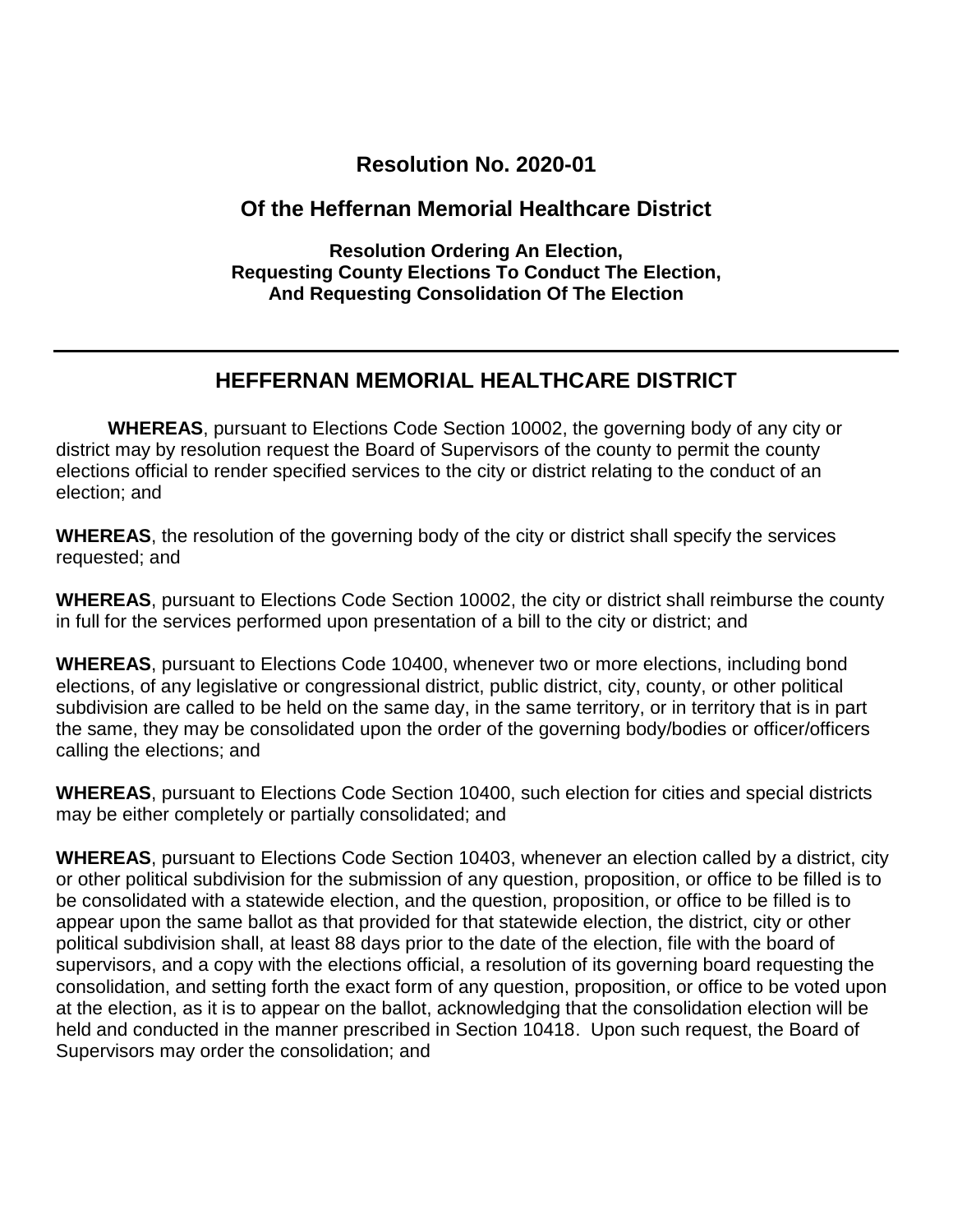**WHEREAS**, pursuant to Elections Code Section 10418, if consolidated, the consolidated election shall be held and conducted, election boards appointed, voting precincts designated, candidates nominated, ballots printed, polls opened and closed, voter challenges determined, ballots counted and returned, returns canvassed, results declared, certificates of election issued, recounts conducted, election contests presented, and all other proceedings incidental to and connected with the election shall be regulated and done in accordance with the provisions of law regulating the statewide or special election, or the election held pursuant to Section 1302 or 1303, as applicable.

**WHEREAS**, the resolution requesting the consolidation shall be adopted and filed at the same time as the adoption of the ordinance, resolution, or order calling the election; and

**WHEREAS,** various district, county, state and other political subdivision elections may be or have been called to be held on November 3, 2020.

# **NOW, THEREFORE, BE IT RESOLVED AND ORDERED THAT THE** governing body of the

# **HEFFERNAN MEMORIAL HEALTHCARE DISTRICT**

hereby orders an election be called and consolidated with any and all elections also called to be held on November 3, 2020 insofar as said elections are to be held in the same territory or in territory that is in part the same as the territory of the

# **COUNTY OF IMPERIAL**

requests the Board of Supervisors of the County of Imperial to order such consolidation under Elections Code Section 10401, 10403 and 10418.

 **BE IT FURTHER RESOLVED AND ORDERED** that said governing body hereby requests the Board of Supervisors to permit the Imperial County Elections Department to provide any and all services necessary for conducting the election and agrees to pay for said services, and

## **Check the following that apply:**

[xxx] **BE IT FURTHER RESOLVED AND ORDERED** that the Imperial County Elections Department conduct the election for the following offices on the November 3, 2020 ballot:

| <b>Seats Open</b> | <b>Office</b>    | <b>Term</b> | <b>District/Division (if app)</b> |
|-------------------|------------------|-------------|-----------------------------------|
| <b>Three</b>      |                  |             |                                   |
| (3)               | <b>Directors</b> | 4 Years     |                                   |
|                   |                  |             |                                   |
|                   |                  |             |                                   |
|                   |                  |             |                                   |
|                   |                  |             |                                   |
|                   |                  |             |                                   |
|                   |                  |             |                                   |
|                   |                  |             |                                   |
|                   |                  |             |                                   |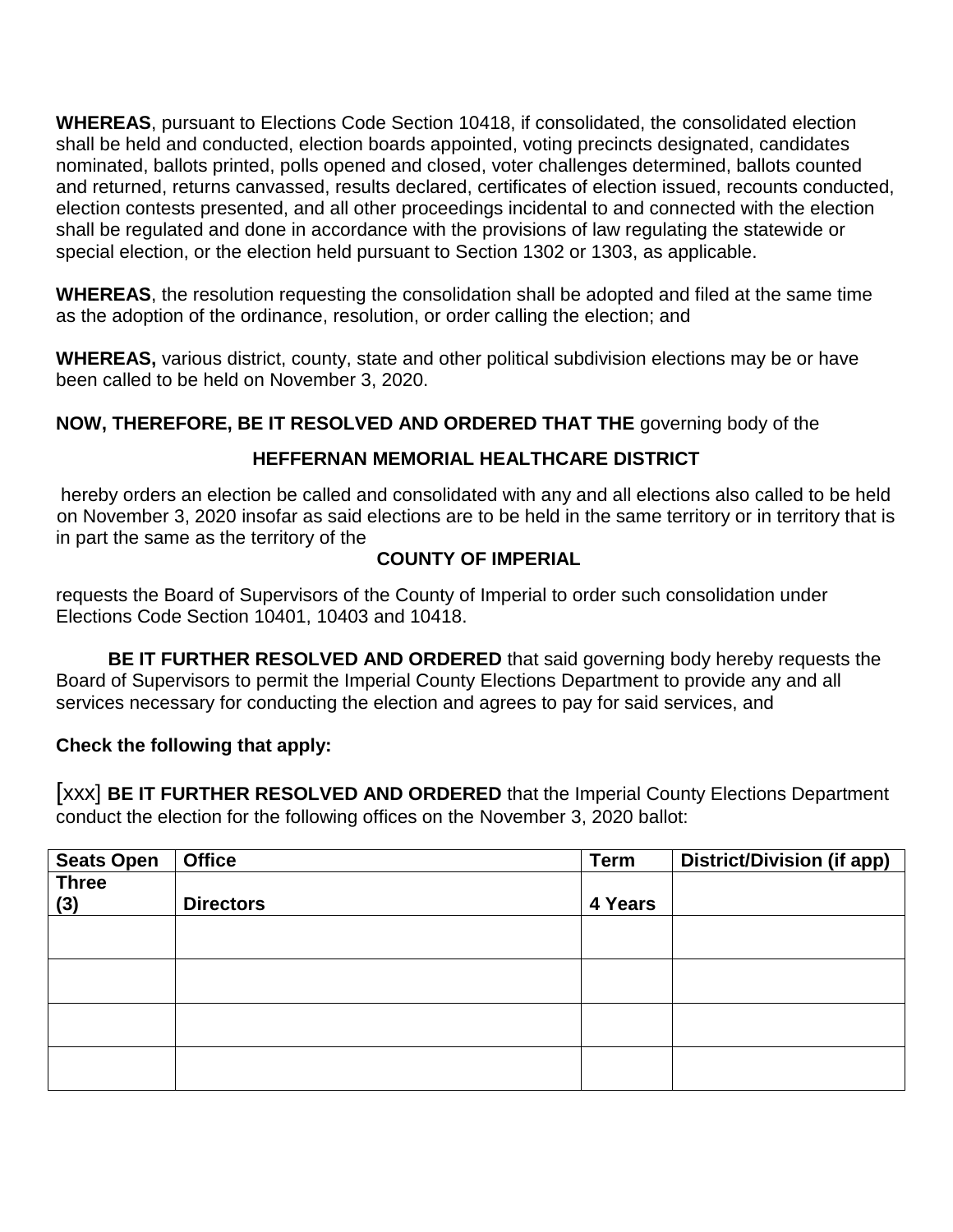**PASSED AND ADOPTED** this 10<sup>th</sup> day of June, 2020 by the following vote:

**AYES: Valdez, Grijalva, Apodaca, Martinez, Romo**

**NOES:**

**ABSTENTIONS:**

**ABSENT:**

\_\_\_\_\_\_\_\_\_\_\_\_\_\_\_\_\_\_\_\_\_\_\_\_\_\_\_\_\_\_\_\_\_\_\_\_ Chairperson of said Governing Board

Attested: \_\_\_\_\_\_\_\_\_\_\_\_\_\_\_\_\_\_\_\_\_\_\_\_\_\_\_\_\_\_ **Secretary**